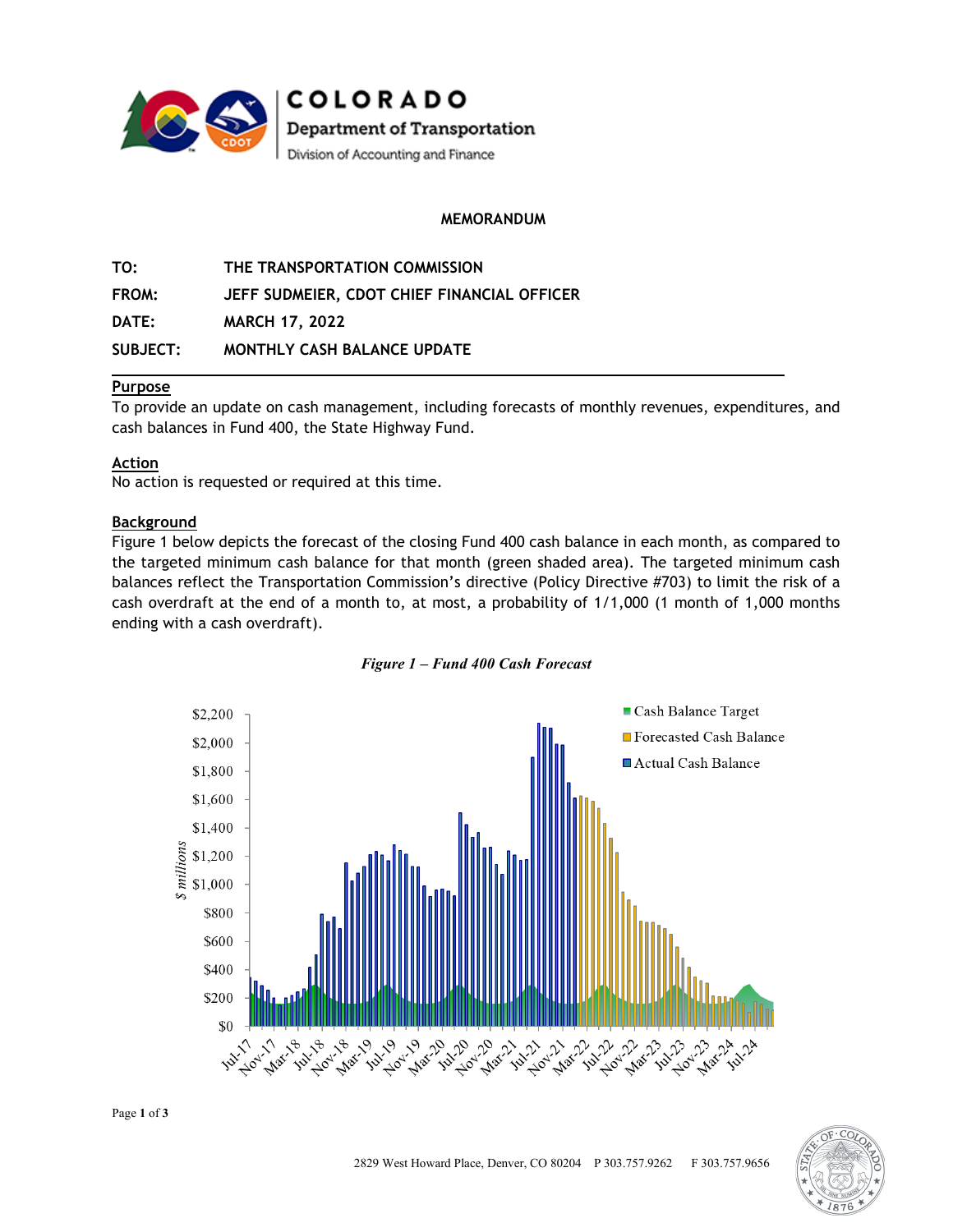

**COLORADO** Department of Transportation Division of Accounting and Finance

#### **Summary**

Due to the events in response to the global COVID-19 pandemic, the Department anticipated a significant and immediate impact to revenue collections, followed by a longer downturn overall. The current forecast continues to assume a 2.5% reduction in pre-pandemic monthly gross gallons of gasoline consumed from July 2021 through June 2022. Staff will modify fuel sale assumptions as traffic patterns continue to adjust.

The actual closing cash balance for January 2022 was \$1.61 billion; \$1.45 billion above that month's cash balance target of \$160 million. January's cash balance is comprised of \$687 million in the State Highway Fund, and \$923 million in the Senate Bill 267 trustee account. January's closing cash balance for the State Highway Fund is \$99 million lower than December's forecast of that balance due to higher than expected construction expenditures and an adjustment to forecasting for local match.

The large cash balance results from the additional revenues listed below.

## **Cash Revenues**

The forecast of revenues and capital proceeds includes:

Senate Bill 17-267: \$425 million in November 2018, \$560 million in June 2020, \$623 million in June 2021, and \$0 thereafter.

Senate Bill 18-001: \$346.5 million in July 2018, and \$105 million in July 2019.

Senate Bill 19-262: \$60 million in July 2019.

Senate Bill 21-110: \$30 million in May 2021

Senate Bill 21-260: \$182 million in June 2021, and \$170 million in July 2021

Senate Bill 21-265: \$124 million in July 2021

The forecast does not include \$500 million of revenues in FY22 from SB 17-267 COP proceeds. The cash balance forecast continues to report on only projects and revenues related to the State Highway Fund, and does not include revenue and expenditures associated with any pre-existing or new enterprises created through SB 21-260, including:

- Statewide Bridge and Tunnel Enterprise
- Clean Transit Enterprise
- Nonattainment Area Air Pollution Mitigation Enterprise

Cash balances will be drawn down closer to the target balances over the course of fiscal years 2022, 2023, and 2024 as projects funded with SB 18-001, SB 17-267, and SB 19-262 progress through construction.

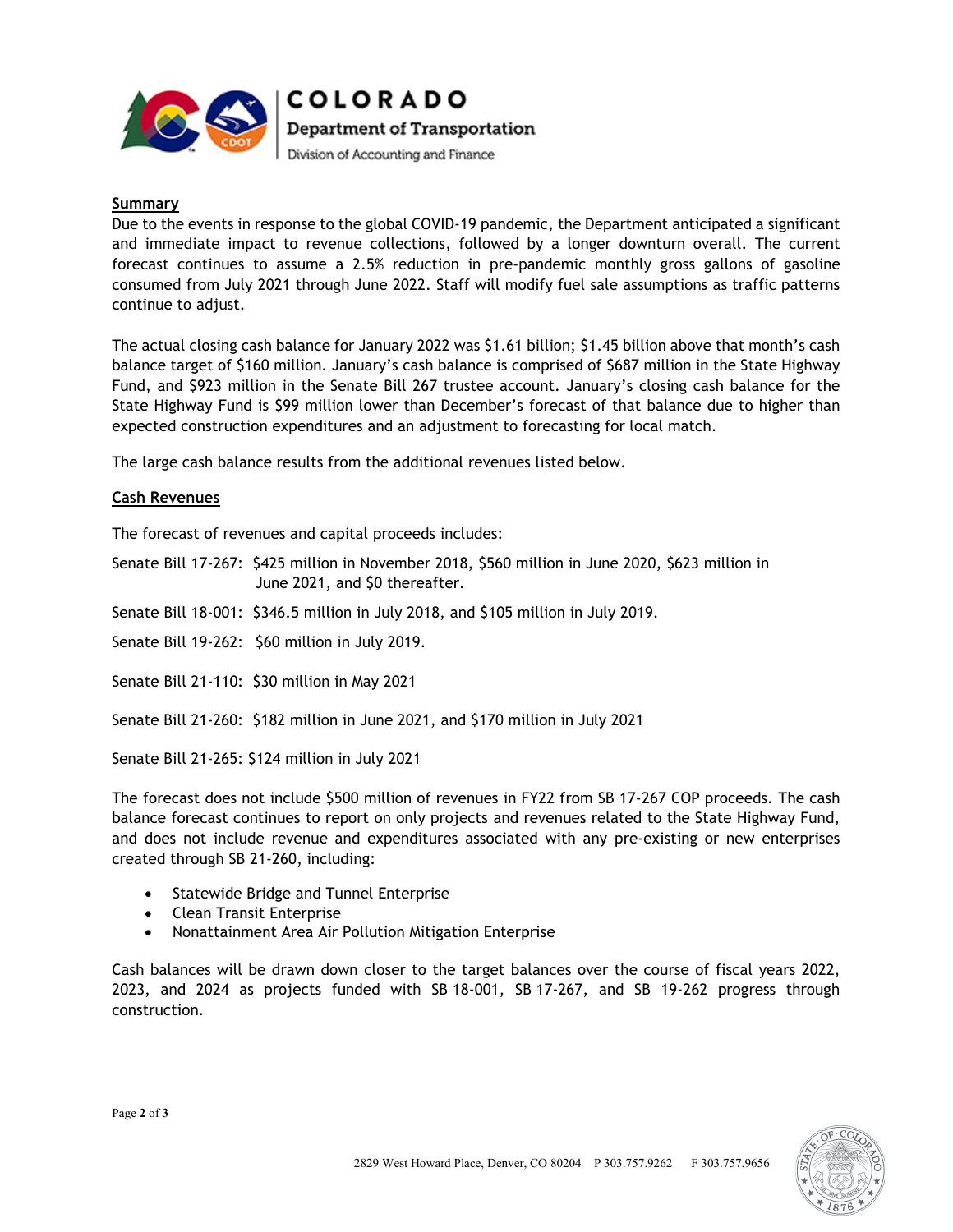

**COLORADO** Department of Transportation

Division of Accounting and Finance

# **Cash Payments to Construction Contractors**

The current forecast of payments to construction contractors under state contracts (grants paid out under inter-government agreements for construction are accounted for elsewhere in the expenditure forecast) from Fund 400 is shown in Figure 2 below.

## *Figure 2 – Forecasted Payments - Existing and New Construction Contracts*

| millions     | CY 2017  | CY 2018         | $CY$ 2019 | CY 2020  | CY 2021         | $CY$ 2022         | CY 2023           | CY 2024    |
|--------------|----------|-----------------|-----------|----------|-----------------|-------------------|-------------------|------------|
|              | (actual) | <i>(actual)</i> | (actual)  | (actual) | <i>(actual)</i> | <i>(forecast)</i> | <i>(forecast)</i> | (forecast) |
| Expenditures | \$642    | \$578           | \$669     | \$774    | \$714           | \$1039.4          | \$738             | \$443      |

The graph below details CY22 baseline, forecast, and actual expenditures (based on January month end SAP data). Results to date correlate with an XPI of 1.21 (actual expenditures vs. baseline); listing of number of projects planned to incur construction expenditures in CY22; listing of CY22 baseline and project count by procurement status (awarded, not advertised and advertised); and count of projects by region that have CY22 forecast greater than \$10 million dolla rs and less than \$10 million dollars.

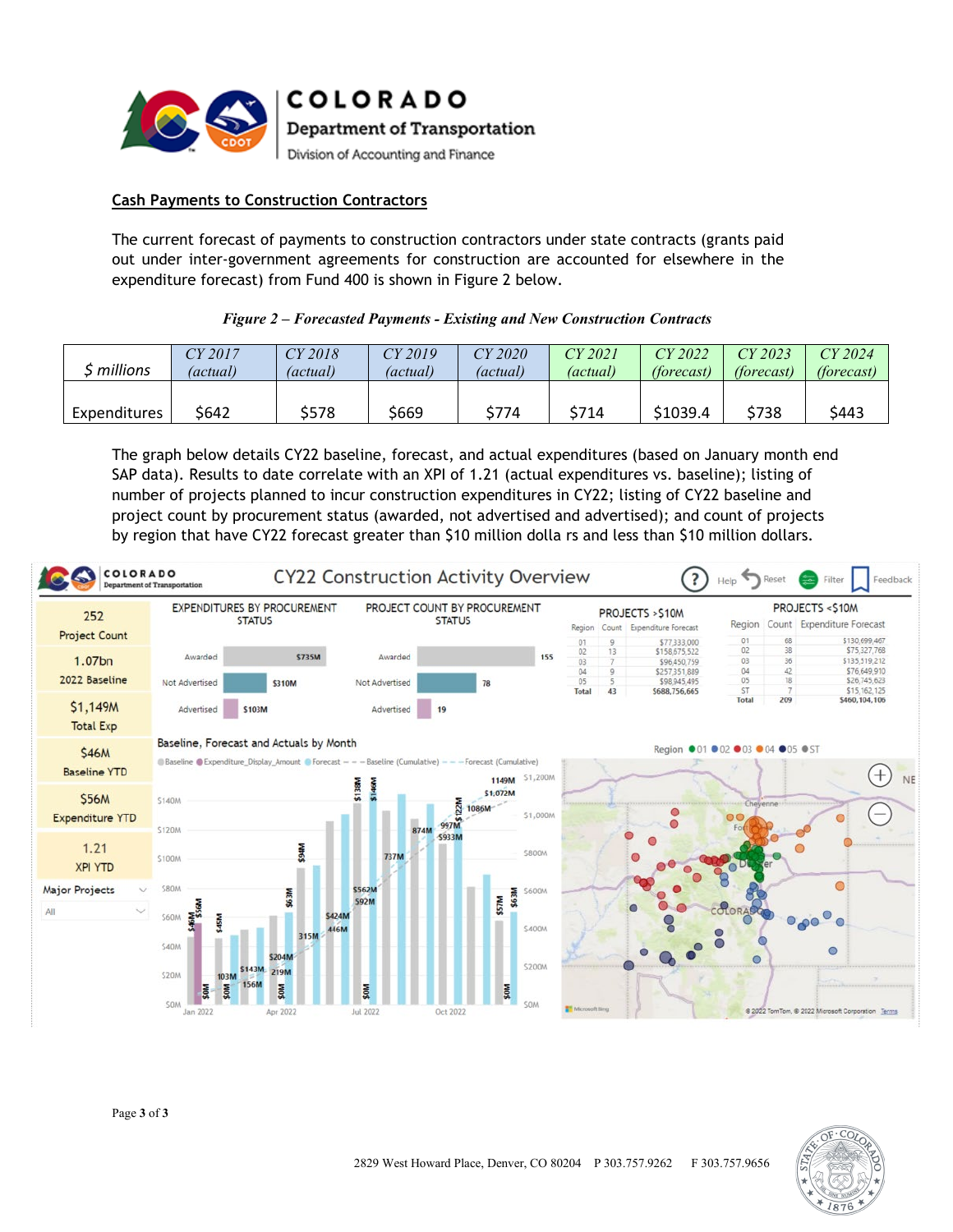

COLORADO **Department of Transportation** 

Office of Policy and Government Relations

## **MEMORANDUM**

**TO: COLORADO TRANSPORTATION COMMISSION<br><b>FROM:** HERMAN STOCKINGER. DEPUTY DIRECTOR A HERMAN STOCKINGER, DEPUTY DIRECTOR AND DIRECTOR OF POLICY

#### **DATE:** MARCH 17TH, 2022 **SUBJECT:** REBUILDING AMERICAN INFRASTRUCTURE WITH SUSTAINABILITY AND EQUITY (RAISE) DISCRETIONARY GRANT PROGRAM

## **Purpose**

 $\overline{a}$ 

To discuss projects for submittal and funding opportunities by CDOT under the RAISE discretionary grant program.

## **Action**

Per PD 703.0, when the department intends to apply for grants with a match consisting of previously approved funding, no action is necessary by the Commission, but we provide the Commission with the projects we intend to pursue. If the match required necessitates an additional commitment of funds not already approved by the Commission, or Bridge & Tunnel Enterprise (BTE), staff brings the projects to the Commission as an action item, with the additional funding being made contingent on a successful application and grant award.

For RAISE grants in 2022, the staff requests BTE action this month to approve contingent funding for the 6th & Wadsworth project. We will also have a Commission workshop this month regarding Bustang expansion, which could support the "Westward 3" application.

#### **Background**

The U.S. Department of Transportation (USDOT) recently released the 2022 Notice of Funding Opportunity for RAISE. Eligible applicants can submit up to three applications each, due April 14th, 2022.

RAISE applications will be evaluated based on the following selection criteria and key objectives:

- Safety how the project improves safety outcomes;
- Environmental sustainability how the project will reduce emissions, promote energy efficiency, incorporate electrification or zero emission infrastructure, increase resiliency, improve stormwater management, and recycle or redevelop existing infrastructure;
- Quality of life how the project increases or improves transportation choices, expands access to essential services, improved connectivity to critical destinations (jobs, health care), proactively addresses racial equity and barriers to opportunity;
- Improves mobility and community connectivity how the project encourages free, accessible movement with or without a car, meets ADA requirements, and increases and improves freight mobility and supply chains.
- Economic competitiveness how the project impacts the movement of goods and people; and
- State of good repair improves the condition and resiliency of existing transportation facilities and systems.

Secondary selection criteria include partnership and collaboration with affected communities and innovation via technology, project delivery, and financing.

Additional information on funding amounts and match requirements include: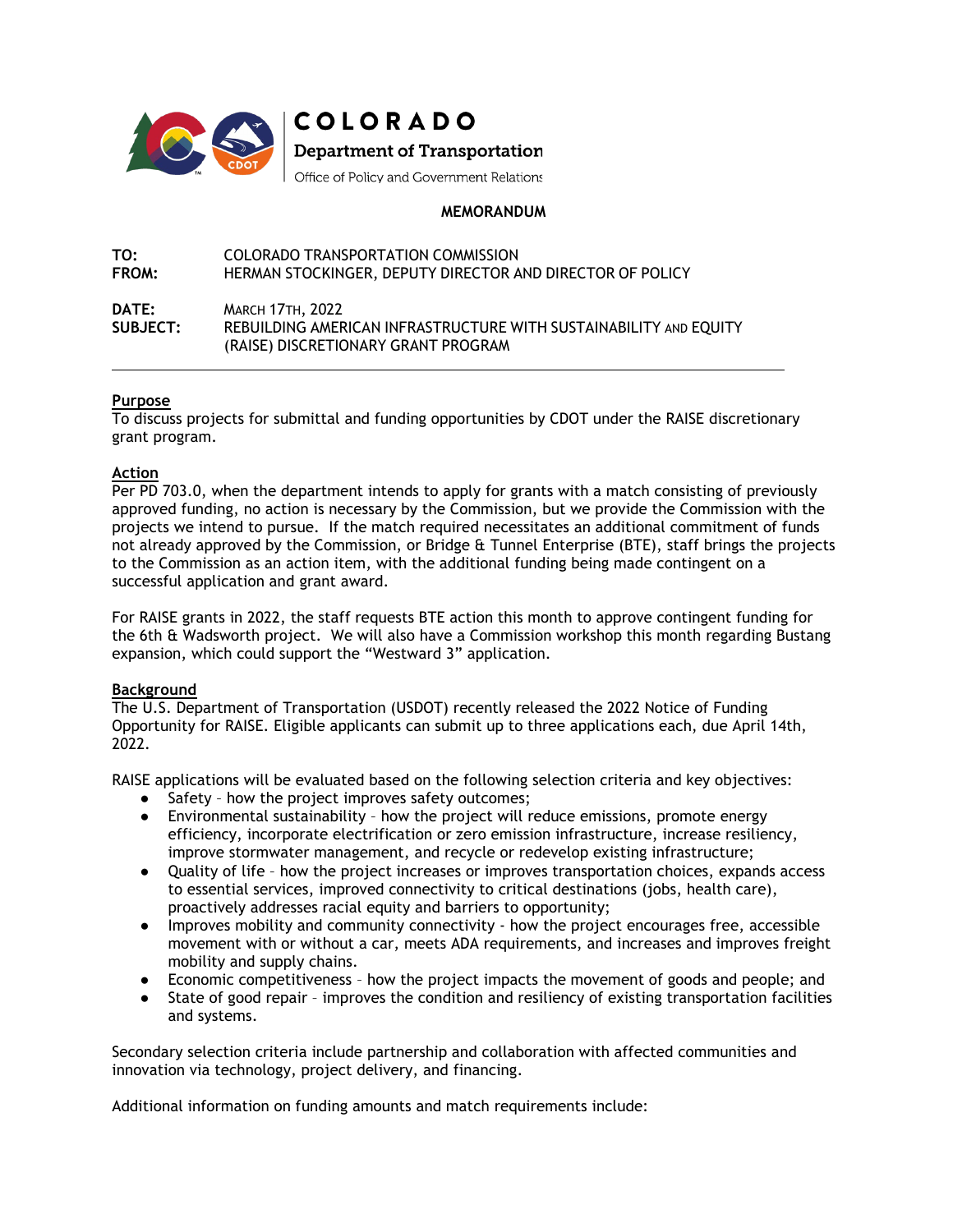- Approximately \$1.5 billion will be available to be awarded in FY 2022.
- No more than \$75 million will be awarded to planning grants
- \$15 million will be specifically designated to projects in areas of persistent poverty or historically disadvantaged communities.
- Grants must be at least \$5 million unless located in a rural area, which has a minimum of \$1 million. Grants may not be greater than \$25 million.
- No more than 15 percent (or \$225 milllion) of the funds may be awarded to projects in a single State in FY22.
- Not less than 50% shall be for projects in rural areas.
- Projects must have a minimum of a 20 percent match.
- Funds must be obligated by September 2026 and expended by September 2031.

## **Details**

Based on the criteria in the NOFO and discussions with executive management, three candidate projects have been identified for the RAISE solicitation:

- **1.** Mobility Options for a Vibrant and Equitable (MOVE) Western Slope: The Westward Three
- 2. US 6th & Wadsworth Boulevard Interchange Improvements
- 3. SH/CO119 Safety and Mobility Project
- 1. *MOVE: Westward 3*

The MOVE application is a collaborative effort between CDOT, the city of Grand Junction, Roaring Fork Transit Authority, the city of Rifle, Mesa County, and the Grand Valley Transportation Planning Region. The project is divided into three components, each component focusing on the development of three new or existing "Mobility Hub" sites in the cities of Grand Junction, Glenwood Springs, and Rifle.

The Grand Junction project will convert a parcel of land owned by the city of Grand Junction and three small private parcels into a critically needed mobility hub that form the triangle-block between South 1<sup>st</sup> Street and South  $2^{nd}$  Street between Pitkin Avenue and Ute Avenue. This hub builds upon the final stage of CDOT's I-70B project and will bring much needed convergence of mobility options for the region: Grand Valley Transit, Bustang, Greyhound, and Amtrak. Once built, the hub will also improve pedestrian and bike connectivity, as well as allow pick-up/drop/off zone for ride share businesses.

The Glenwood Springs project, in close collaboration with the Roaring Fork Transit Authority, will construct the West Glenwood Transit Station to address gaps in service at the intersection of the I-70 corridor and SH82. This hub will serve the I-70 corridor between Rifle and Glenwood Springs; the SH82 corridor between Glenwood Springs and Aspen; and a myriad of commuter services like the Valley, BRT, and Ride Glenwood Springs routes, CDOT's Bustang and RFTA's Grand Hogback regional routes, plus Greyhound and Amtrack.

The Rifle project will relocate and expand the existing Park-n-Ride. By shifting the Park-n-Ride to a larger parcel near its current location, the number of parking spaces will double and it will continue to offer the convenience of its proximity to downtown, but will also allow for redevelopment of the gateway to downtown to provide muchneeded opportunities for more housing, restaurants, and retail.

Together, these three projects create a regional mobility system that will enable residents and tourists to travel within the region via transit, reducing the number of vehicles on the road, thereby relieving congestion and lowering greenhouse gas emissions, as well as connect within and beyond their communities through efficient, accessible commuting options.